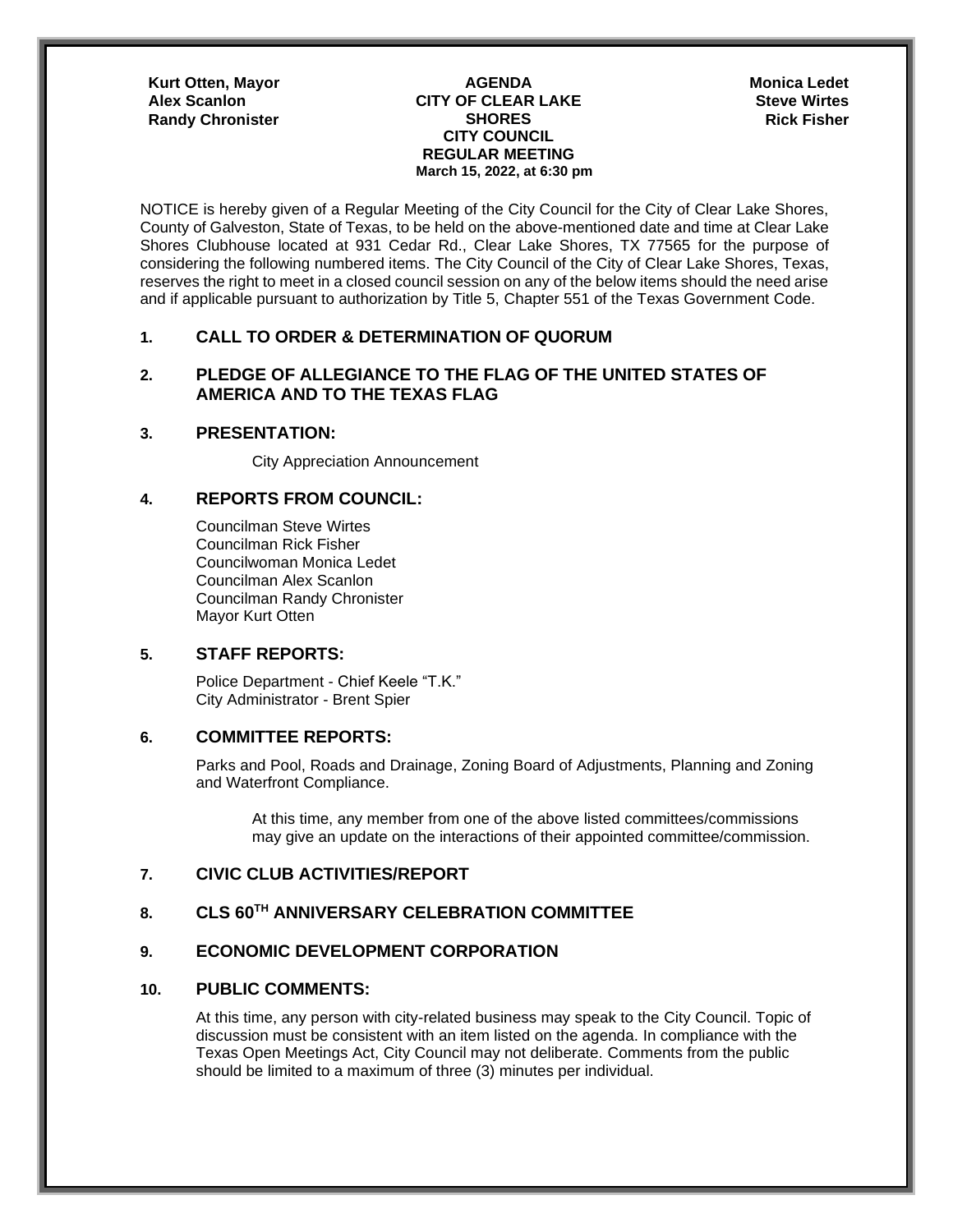### **11. NEW BUSINESS:**

### **CONSENT AGENDA:**

- **a.** Check Register: 02/24/22 thru 03/09/22
- b. Council Meeting Minutes 03/01/22 (regular)
- **12. COUNCIL BUSINESS:** Discussion and possible action may be taken on the following items:
	- **a.** Approve Order of Cancellation for General Election May 7, 2022. *(Brent Spier)*
	- **b.** Schedule one City Council meeting a month during the summer months. *(Mayor Kurt Otten)*
	- **c.** Approval to host September GCMCA meeting. *(Mayor Kurt Otten)*

#### **14. ADJOURNMENT**

### **CERTIFICATION**

**I, Christy Stroup, City Secretary, certify that this Notice of Meeting was posted on the outside bulletin board at 931 Cedar Drive on or before Friday, March 11, 2022.**

> Christy Stroup City Secretary

In compliance with the American with Disabilities Act, the City of Clear Lake Shores will provide reasonable accommodations for disabled persons attending City Council meetings. Requests for interpretive services must be made 48 hours prior to this meeting by calling 281-334-2799 or by faxing to 281-334-2866.

City Council encourages positive public comment and discussion during its meetings and reserves time during most Council meetings to hear such comments from members of the audience. HB 2840 was placed into effect September 1, 2019, by the Texas State Legislature which states, "A governmental body shall allow each member of the public who desires to address the body regarding an item on an agenda for an open meeting of the body to address the body regarding the item at the meeting before or during the body's consideration of the item". Each member in the audience will be limited to 3 minutes for commenting on the specific subject matter of the agenda item.

Texas Open Meetings Act places certain constraints on topics raised by such visitors where such discussions are not related to an item that has been placed on the Council's posted Agenda (Attorney General Opinion JC-0169). The most effective way for an individual to have their voice heard and receive feedback at a City Council meeting is to contact the City Secretary no later than Noon on the Wednesday prior to an upcoming Council meeting and request that their name be placed on a future agenda as a Scheduled Visitor. When you make this request, please state specifically the subject you wish to discuss. The City Secretary will place your name on the agenda along with a specific description of the subject to be discussed. If you fail to provide a specific description of the subject of your requested discussion, then Council will have no choice but to refer the matter to City staff for response or defer any feedback or discussion on the matter until a future Council meeting when the subject can be placed on the agenda. Comments by a scheduled visitor should be limited to five (5) minutes and directed to the entire Council, not individual members. Engaging in verbal attacks or